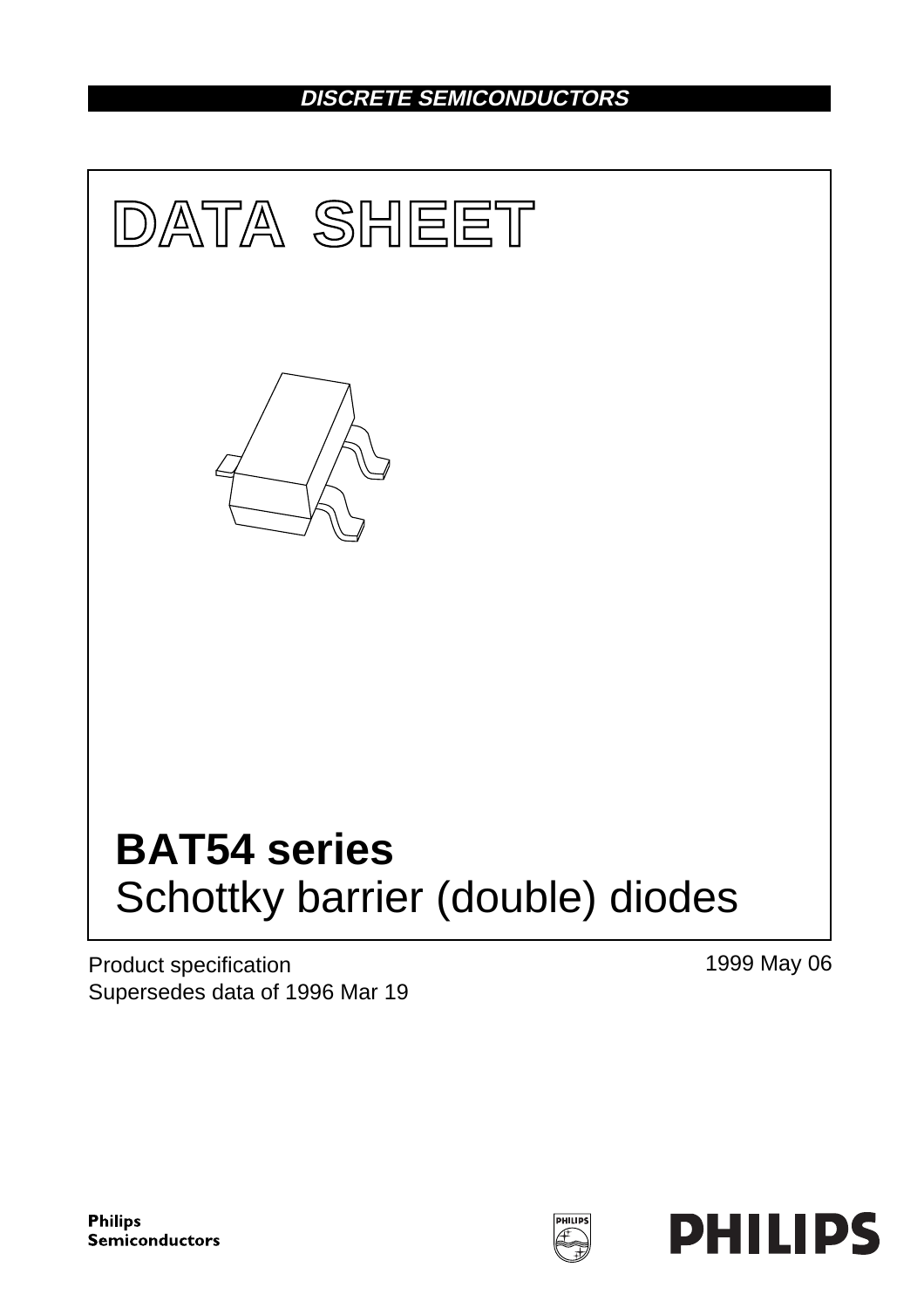### **FEATURES**

- Low forward voltage
- Guard ring protected
- Small plastic SMD package.

### **APPLICATIONS**

- Ultra high-speed switching
- Voltage clamping
- Protection circuits
- Blocking diodes.

### **DESCRIPTION**

Planar Schottky barrier diodes encapsulated in a SOT23 small plastic SMD package. Single diodes and double diodes with different pinning are available.

#### **MARKING**

| <b>TYPE NUMBER</b> | <b>MARKING</b><br>CODE <sup>(1)</sup> |
|--------------------|---------------------------------------|
| BAT54              | l 4*                                  |
| BAT54A             | l 42                                  |
| BAT54C             | L43                                   |
| BAT54S             | l 44                                  |

#### **Note**

- 1. ∗ = p : Made in Hong Kong.
	- ∗ = t : Made in Malaysia.

|            |      | <b>BAT54</b>                  |                |                |
|------------|------|-------------------------------|----------------|----------------|
| <b>PIN</b> |      | Α                             | C              | S              |
|            | a    | k1                            | a <sub>1</sub> | a <sub>1</sub> |
| 2          | n.c. | $k_2$                         | a <sub>2</sub> | $k_2$          |
| 3          | k    | $a_1$ , $a_2$   $k_1$ , $k_2$ |                | $k_1$ , $a_2$  |

Fig.1 Simplified outline (SOT23) and pin configuration.

Fig.2 BAT54 single diode

configuration (symbol).

n.c. MLC357

Top view MGC421

3

1 <del>D</del>P + 2

1  $\Box$  2

3

**PINNING**





MLC358

#### Fig.5 BAT54S diode configuration (symbol).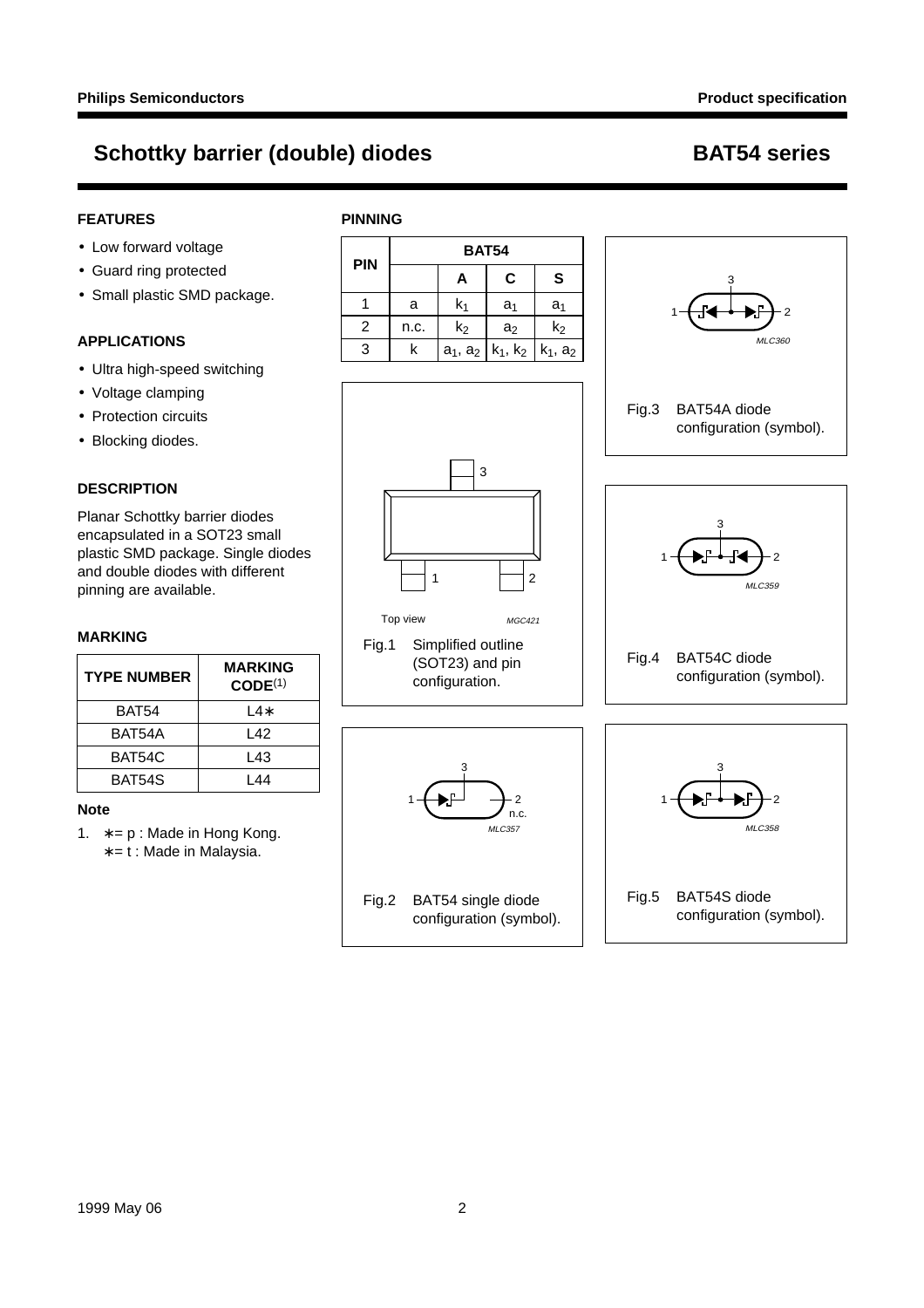#### **LIMITING VALUES**

In accordance with the Absolute Maximum Rating System (IEC 134).

| <b>SYMBOL</b>    | <b>PARAMETER</b>                      | <b>CONDITIONS</b>                   | MIN.  | MAX.   | <b>UNIT</b> |
|------------------|---------------------------------------|-------------------------------------|-------|--------|-------------|
| Per diode        |                                       |                                     |       |        |             |
| V <sub>R</sub>   | continuous reverse voltage            |                                     |       | 30     | V           |
| ΙF               | continuous forward current            |                                     |       | 200    | mA          |
| <b>IFRM</b>      | repetitive peak forward current       | $t_{p} \leq 1$ s; $\delta \leq 0.5$ |       | 300    | mA          |
| <b>IFSM</b>      | non-repetitive peak forward current   | $t_{p}$ < 10 ms                     |       | 600    | mA          |
| $P_{\text{tot}}$ | total power dissipation (per package) | $T_{amb} \leq 25 °C$                |       | 230    | mW          |
| $T_{\text{stg}}$ | storage temperature                   |                                     | $-65$ | $+150$ | $^{\circ}C$ |
|                  | junction temperature                  |                                     |       | 125    | °C          |

### **ELECTRICAL CHARACTERISTICS**

 $T_{amb}$  = 25 °C unless otherwise specified.

| <b>SYMBOL</b> | <b>PARAMETER</b>      | <b>CONDITIONS</b>                                                                                                      | MAX. | <b>UNIT</b> |
|---------------|-----------------------|------------------------------------------------------------------------------------------------------------------------|------|-------------|
| Per diode     |                       |                                                                                                                        |      |             |
| $V_F$         | forward voltage       | see Fig.6                                                                                                              |      |             |
|               |                       | $I_F = 0.1$ mA                                                                                                         | 240  | mV          |
|               |                       | $I_F = 1$ mA                                                                                                           | 320  | mV          |
|               |                       | $I_F = 10$ mA                                                                                                          | 400  | mV          |
|               |                       | $I_F = 30$ mA                                                                                                          | 500  | mV          |
|               |                       | $I_F = 100 \text{ mA}$                                                                                                 | 800  | mV          |
| $I_R$         | reverse current       | $V_R$ = 25 V; see Fig.7                                                                                                | 2    | μA          |
| $t_{rr}$      | reverse recovery time | when switched from $I_F = 10$ mA<br>to $I_R$ = 10 mA; $R_L$ = 100 $\Omega$ ;<br>measured at $I_R = 1$ mA;<br>see Fig.9 | 5    | ns          |
| $C_d$         | diode capacitance     | f = 1 MHz; $V_R$ = 1 V; see Fig.8                                                                                      | 10   | pF          |

### **THERMAL CHARACTERISTICS**

| <b>SYMBOL</b> | <b>PARAMETER</b>                               | <b>CONDITIONS</b> | <b>VALUE</b> | <b>UNIT</b> |
|---------------|------------------------------------------------|-------------------|--------------|-------------|
| $R_{th i-a}$  | thermal resistance from junction to<br>ambient | note 1            | 500          | K/W         |

#### **Note**

1. Refer to SOT23 standard mounting conditions.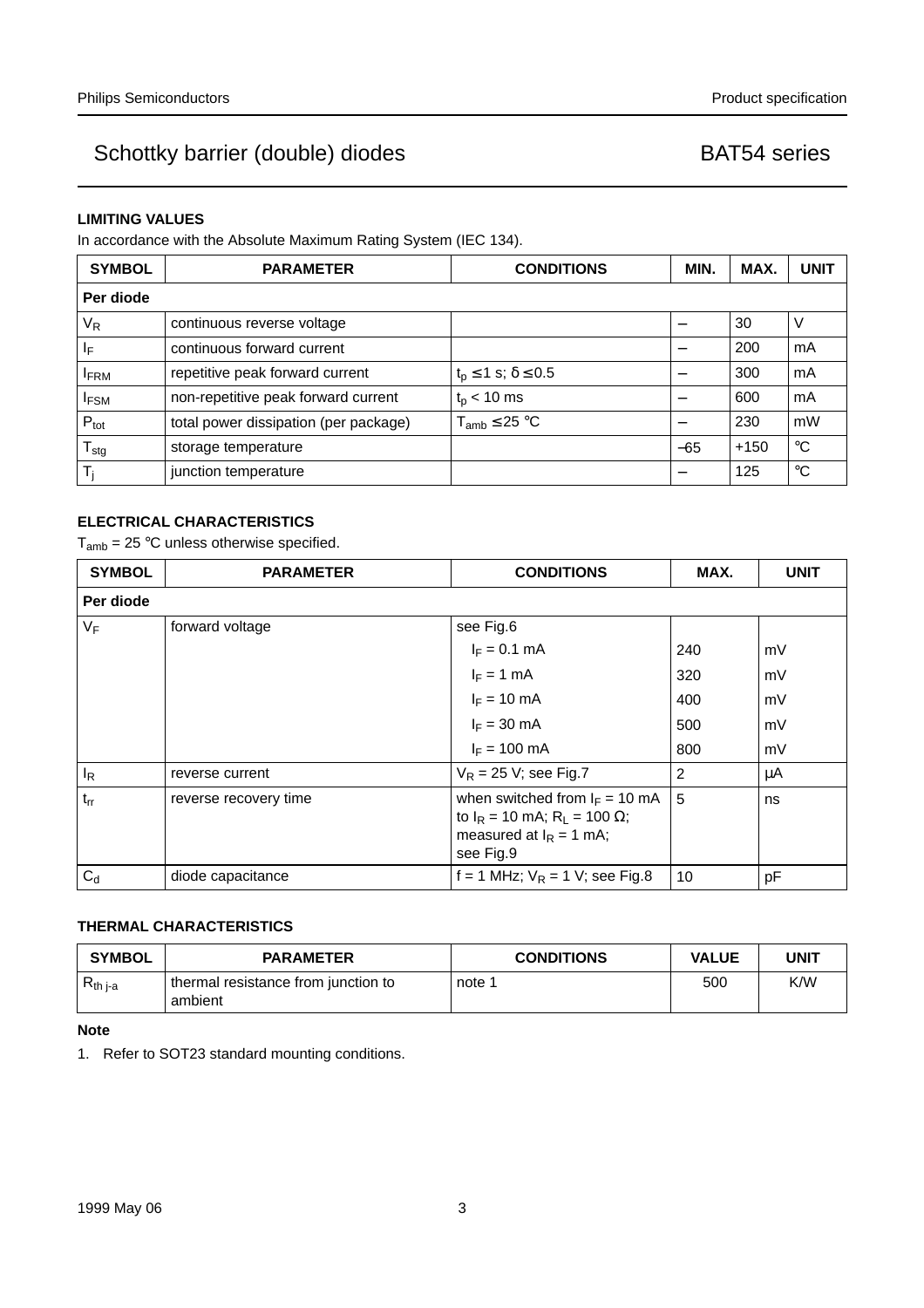#### **GRAPHICAL DATA**

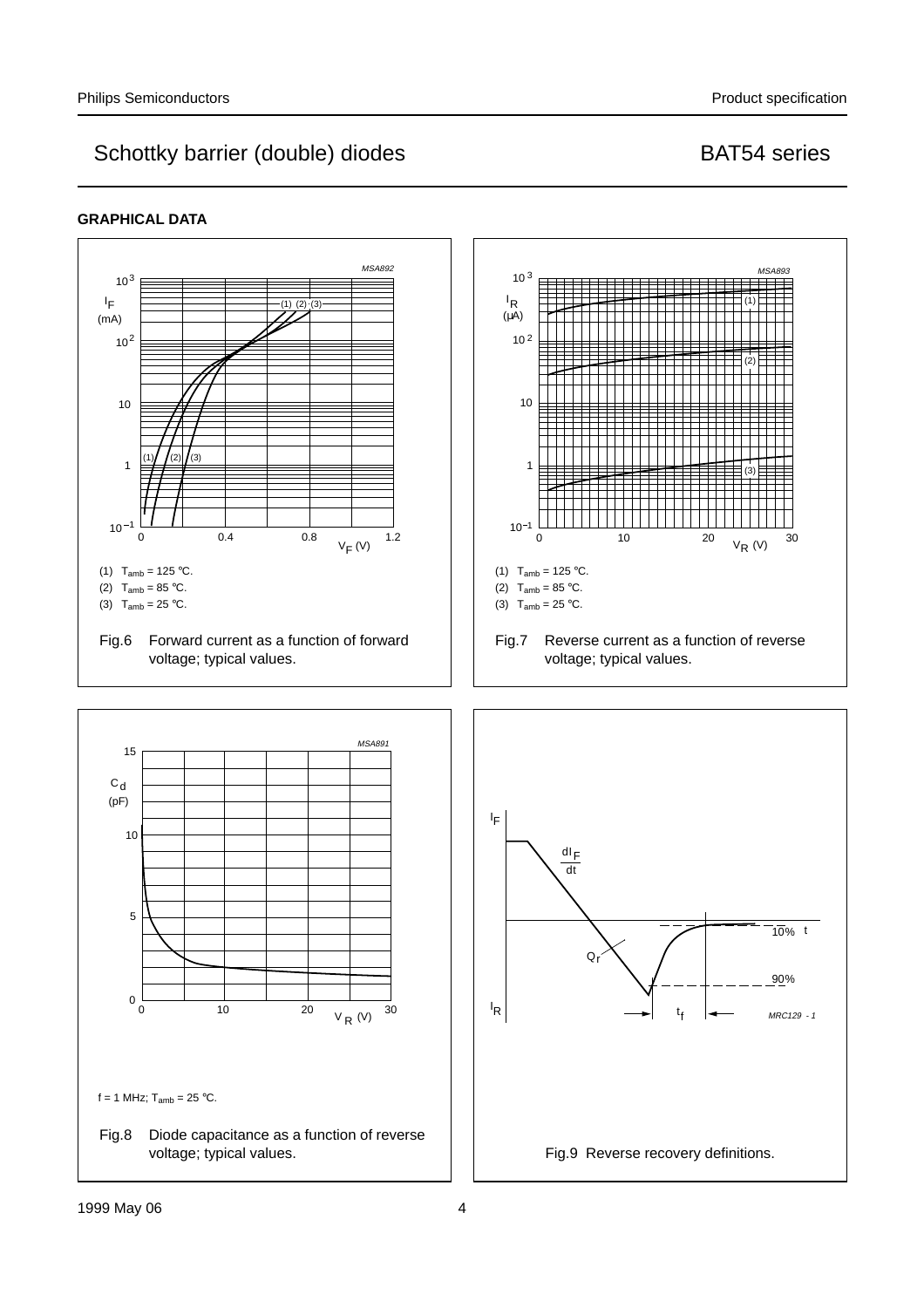#### **PACKAGE OUTLINE**



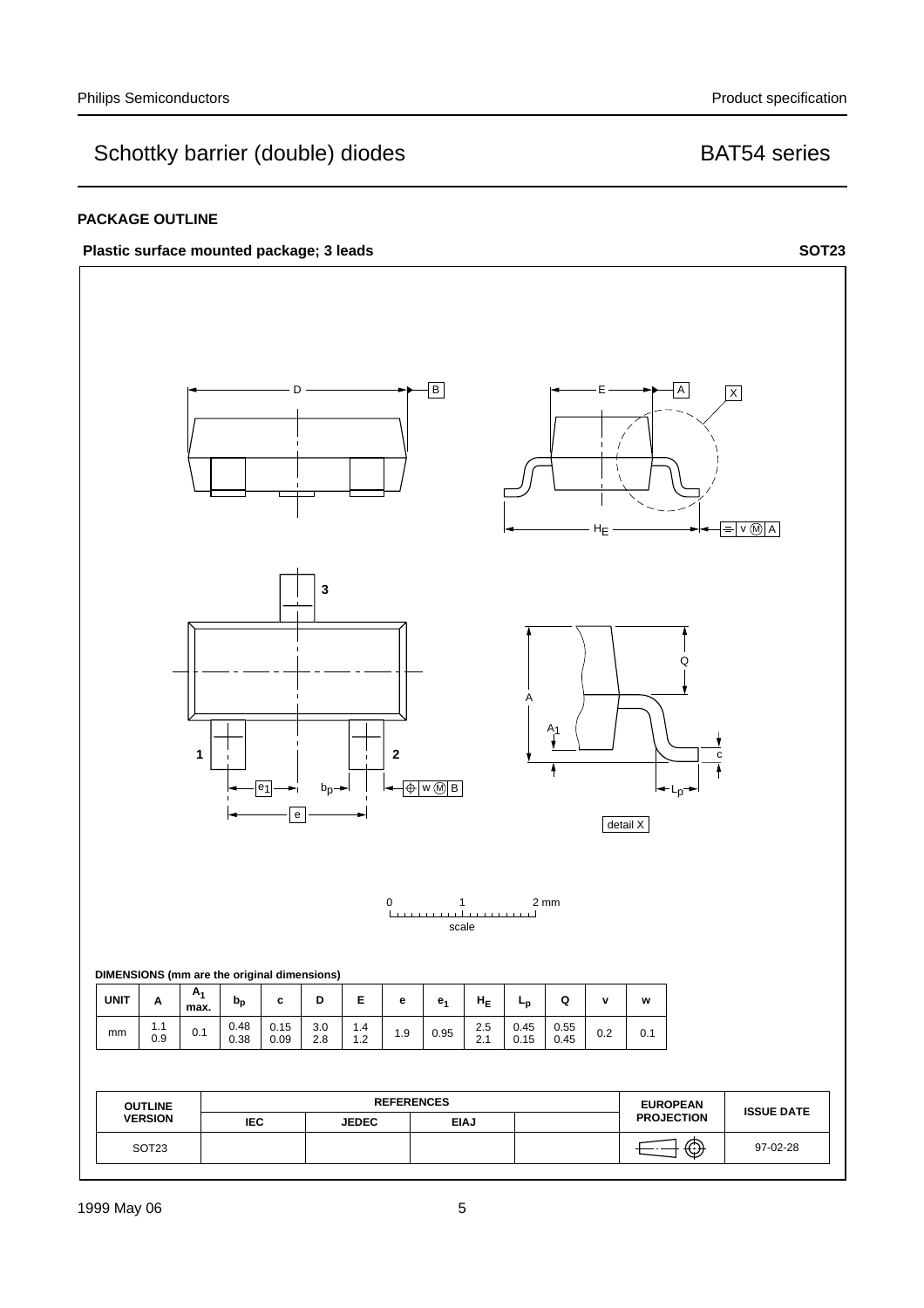#### **DEFINITIONS**

| Data sheet status                                                                                                                                                                                                                                                                                                                                                                                                                                                  |                                                                                       |  |
|--------------------------------------------------------------------------------------------------------------------------------------------------------------------------------------------------------------------------------------------------------------------------------------------------------------------------------------------------------------------------------------------------------------------------------------------------------------------|---------------------------------------------------------------------------------------|--|
| Objective specification                                                                                                                                                                                                                                                                                                                                                                                                                                            | This data sheet contains target or goal specifications for product development.       |  |
| Preliminary specification                                                                                                                                                                                                                                                                                                                                                                                                                                          | This data sheet contains preliminary data; supplementary data may be published later. |  |
| Product specification                                                                                                                                                                                                                                                                                                                                                                                                                                              | This data sheet contains final product specifications.                                |  |
| <b>Limiting values</b>                                                                                                                                                                                                                                                                                                                                                                                                                                             |                                                                                       |  |
| Limiting values given are in accordance with the Absolute Maximum Rating System (IEC 134). Stress above one or<br>more of the limiting values may cause permanent damage to the device. These are stress ratings only and operation<br>of the device at these or at any other conditions above those given in the Characteristics sections of the specification<br>is not implied. Exposure to limiting values for extended periods may affect device reliability. |                                                                                       |  |
| <b>Application information</b>                                                                                                                                                                                                                                                                                                                                                                                                                                     |                                                                                       |  |
| Where application information is given, it is advisory and does not form part of the specification.                                                                                                                                                                                                                                                                                                                                                                |                                                                                       |  |

#### **LIFE SUPPORT APPLICATIONS**

These products are not designed for use in life support appliances, devices, or systems where malfunction of these products can reasonably be expected to result in personal injury. Philips customers using or selling these products for use in such applications do so at their own risk and agree to fully indemnify Philips for any damages resulting from such improper use or sale.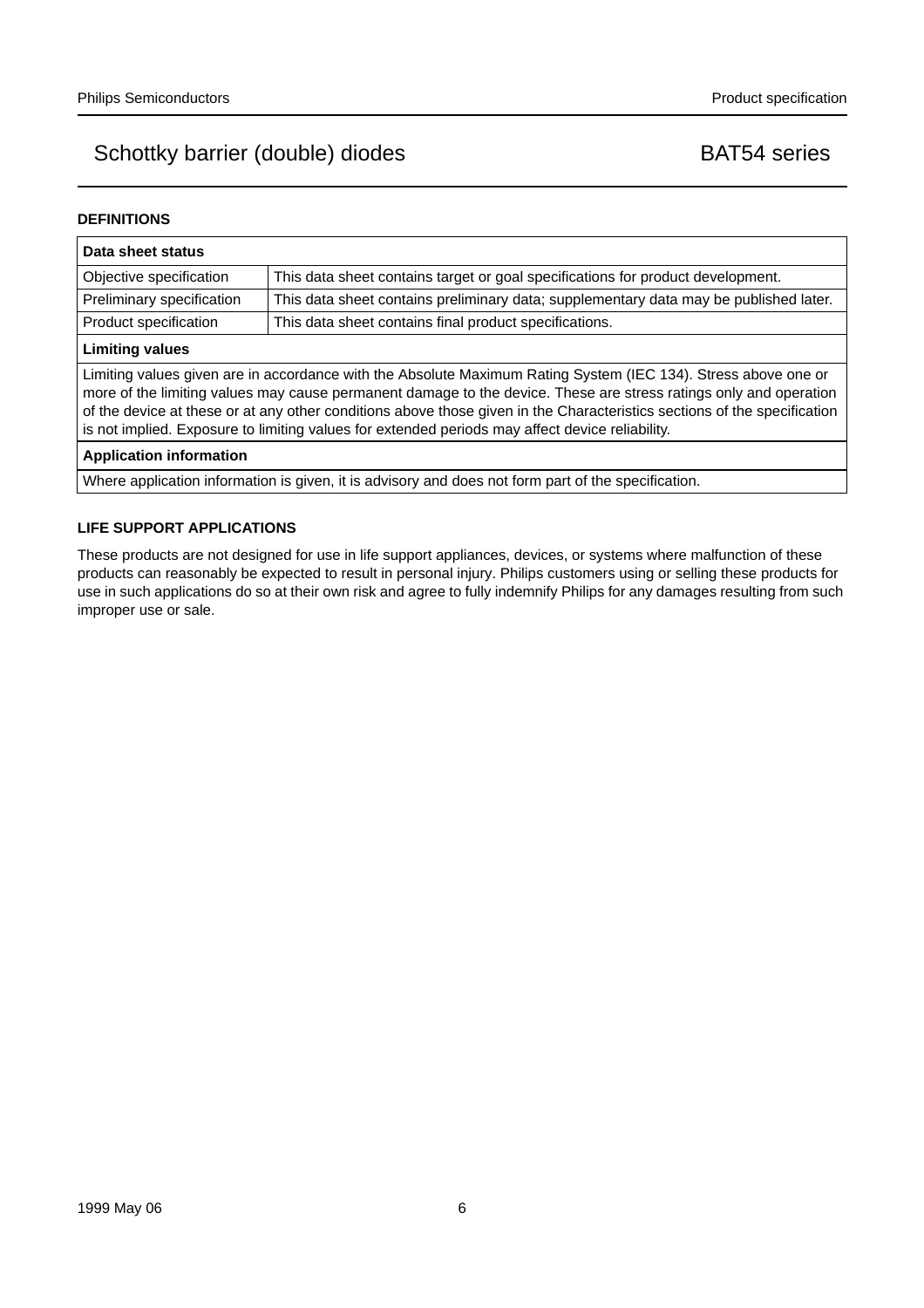**NOTES**